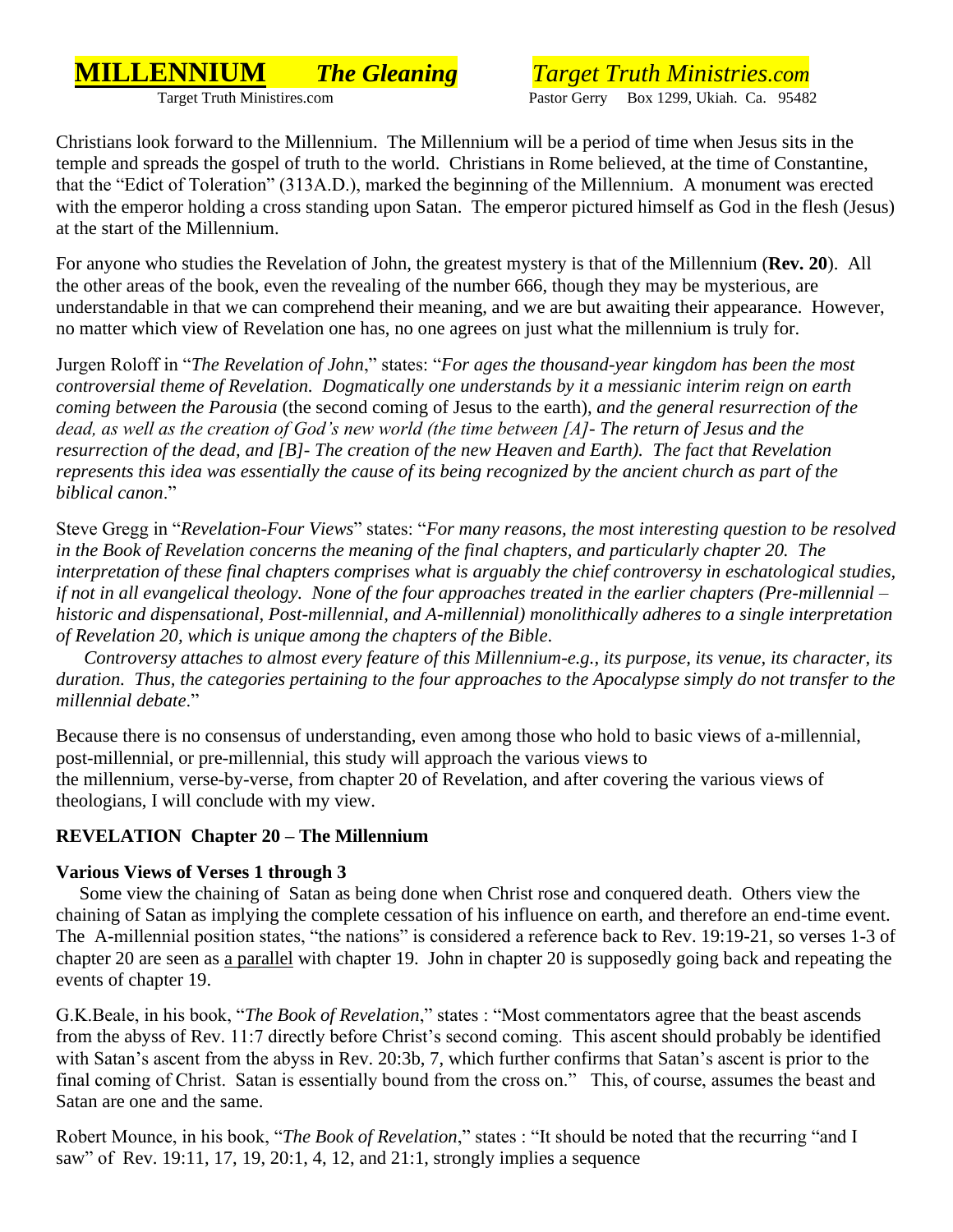of visions that carries through from the appearance of the Rider on the white horse (Rev. 19:11) to the establishment of the new heaven and new earth (Rev. 21:1ff.)." (These are end-time events in sequence – not parallel events).

Charles Ryrie, in his book, "*Basic Theology*" states : "The truth is that the messianic kingdom will be inaugurated at the second coming of Christ. At that time the land promise made to Abraham and his descendants will be fulfilled (Gen. 15:18-21). Then the promise made to David that his descendant (Messiah) will sit on the throne of the kingdom forever will be fulfilled. Without a millennium in which all these promises can be fulfilled, the promises have to be cancelled for some reason, or be fulfilled in Israel's past, or in the present non-literally."

Paul Enns in his book "*The Moody Handbook of Theology*", agrees with Ryrie in this assessment. Ryrie goes on to state : "A problem pre-millennialists have is that when the millennium begins, some people have to be alive in un-resurrected bodies, who can beget children and populate that kingdom. Some of the saved will survive being martyred and enter the millennium in their flesh bodies. Parents of the millennial kingdom will come from the redeemed (but un-resurrected) survivors of the Tribulation, the "sheep" of Matthew 25:32-34, and the faithful Jewish survivors of Ezekiel 20:38."

Of course, this view of more "flesh" births runs contrary to the verse which implies the end will come when the number of Gentiles to be saved have been born (flesh – Rom. 11:25-26). In other words, there is no need in God's plan for more flesh births, and yet, some claim that there are births of some kind in the millennium. Isaiah described the millennium as "the new heaven and earth" (Is. 65), implying a supernatural period.

#### **Various Views of Verses 4 through 6**

 Some view the people in focus here as only martyrs. Others view the people here as those given authority to judge, and thus, vindicate the martyrs. These include apostles (Matt. 19:28), saints (1 Corin. 6:2-3), and all who remain faithful (Rev. 3:21). As John is writing Revelation, he sees all Christians fundamentally challenged by the cult of Caesar and persecution, and thus, he portrays the whole salvation community. As to the statement in verse 4, "they came to life again", some scholars argue that the first resurrection here is a spiritual one, and others argue that it is a physical one.

Steve Gregg, in his book, "*Revelation – Four Views*," states : "There is much dispute over the identity of the persons who were seen seated upon the thrones (v. 4), and the preferred view by most expositors is they represent all the saints of both the Old and New Testaments (cf. Matt. 19:28)."

Steve Gregg also states one A-millennial position : "There can be no other physical resurrection than that mentioned at the end of the chapter, and that the "first resurrection" mentioned in verses 5 and 6 must, therefore, be a spiritual one."

G. K. Beale cites Kline in arguing : "It is clear that "the second death" in v 6 is the spiritual death of the unrighteous, involving conscious, eternal suffering (see on 20:10, 14-15), On the other hand, the death of the righteous in vs. 4 (e.g., "the souls of those beheaded") is literal, physical death. Therefore, there is a first death of believers that is physical and different in nature from the second death of unbelievers, which is spiritual. If there are thus two different kinds of death, it is plausible that the corresponding resurrections would also differ." Beale argues further : "Christ is called first in 1:17 and 2:8 because he has "come to life" again (cf. also 22:13). These parallels to 20:4-6 are too close to be coincidental but imply that the "first resurrection" is Christ's resurrection. The pre-millennial view of two resurrections is inconsistent because elsewhere in Scripture there is reference to only one resurrection – and this must be at the very end (Isa. 26:19-21, Dan. 12:2, John 5:28-29, Acts 24:15, 2 Thess. 1:7-10, John 6:39-40, 44, 54)."

One should note that a reading of these verses may not lead one to an understanding of only one resurrection. For example, John 5:28-29 does give an indication of separate resurrections for the saved and the wicked, and other passages are in context to the saved which don't experience a second resurrection, or a second death, so naturally there is only a reference to one resurrection.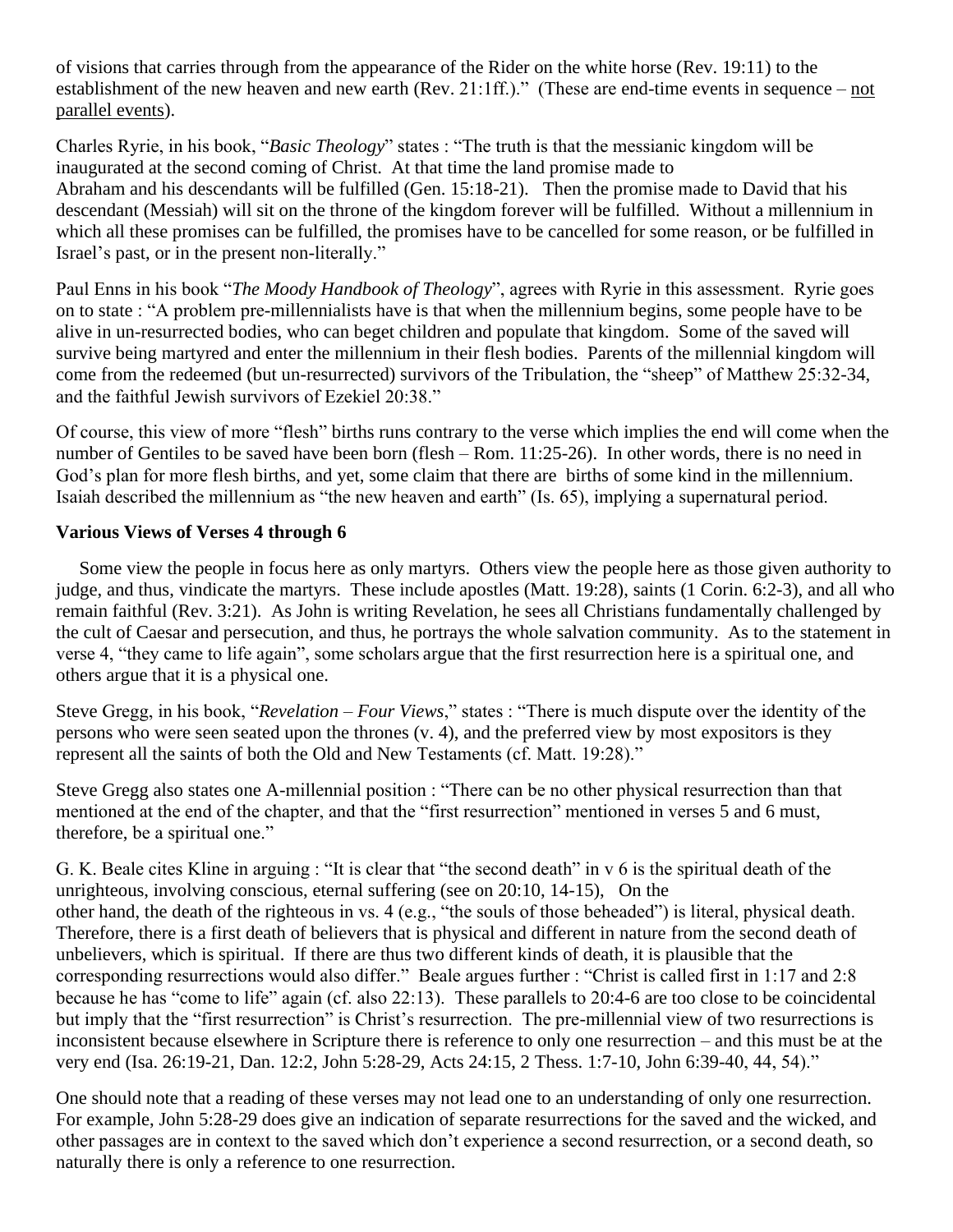Other scholars argue that within the context of verses 4 and 5, it is agreed by all, that the second reference to resurrection in verse 5 is physical, and not spiritual. Therefore, most scholars agree the first resurrection should be understood the same way, because John made no statement that it should be different. The reference to "First Fruits" and "First Resurrection" are different in both name and time.

Millard Erickson, in his book, "*Christian Doctrine*," states : "Pre-millennialism was probably the dominant millennial view during the first three centuries of the church. We judge the Pre-millennial view to be more adequate than A-millennialism in that there are many intimations of two resurrections in passages other than Rev. 20 (1 Cor. 15:22-24, Luke 14:14, 20:35, Phil. 3:11, 1 Thess. 4:16)."

Robert Clouse, in his book, "*Meaning of the Millennium : Four Views*," agrees with Erickson's understanding. Millard Erickson further states : "There are no biblical passages with which pre-millennialism cannot cope, or which it cannot adequately explain. We have seen, on the other hand, that the reference to two resurrections (Rev. 20) gives A-millennialists difficulty. Since the same verb –*ezesan* (came to life) – is used in reference to both resurrections, they must be of the same type (physical). The two usages of "ezesan" occur together in context, consequently, what we have here are two resurrections of the same type, which involve two different groups at an interval of a thousand years."

The question in verse 5 of "who the rest of the dead are," is answered by some as representing the entire body of unbelievers. Still, others see "the rest of the dead" as not only all the unbelievers, but also all the faithful, except the martyrs, who were part of the first resurrection in verse 4, which would mean the resurrection of most Christians would be at the very end of the millennium, at the great white throne judgment. Paul views the eternal dominion of God, and the resurrection of Christians, beginning immediately with the return of Christ (1 Thess. 4:13-18).

Jurgen Roloff states : "John does not seem to think of a death of the elect at the end of the millennium, but rather assumes that the first resurrection is already the final one, so that the elect enter immediately into the future new world of God. Paul knows nothing of two resurrections, or of a reign of earthly peace (millennium) between them. For him, the eternal dominion of God in which the resurrected Christians take part begins immediately with the second coming of Christ (1 Thess. 4:13-18). According to Rev. 19:21, the whole of humankind, that does not belong to the salvation community, is to be considered as already having perished in the messianic final battle." Of course, the reference of 1 Thess. 4:13-18 is to the righteous, so naturally the context would be to one resurrection.

G. K. Beale states : "The promise that those sharing in the first resurrection will be "priests" and "reign" is a promise based on Ex. 19:6, which Rev. 1:6 and 5:9-10 apply to the whole community of saints."

Paul Enns states the historic Pre-millennialist perspective : "The church, rather than Israel, is prominent during the time between Christ's return and the final judgment. Christ is currently reigning in heaven - a spiritual reign which has already been inaugurated."

Millard Erickson describes dispensational Pre-millennialists as understanding "Israel" as always being a reference to national or ethnic Israel, not the church.

#### **Various Views of Verses 7 through 10**

There are differing opinions over the release of Satan, and of the battle of Gog and Magog.

Steve Gregg states one Pre-millennial position : "Satan is released at the end (of the 1,000 years) and this will prove the character of those born during the millennium. Most understand the battle of Gog and Magog, in Ezekiel, to occur early in the Tribulation, prior to Armageddon, thus, making Ezekiel's battle (Ezek. 38-39), a different one from the one described in the millennium."

Steve Gregg states one A-millennial position : "This corresponds to the rise of "the man of sin, the son of perdition" whom Paul described as being "restrained" at the present, but who is to be later "unrestrained" to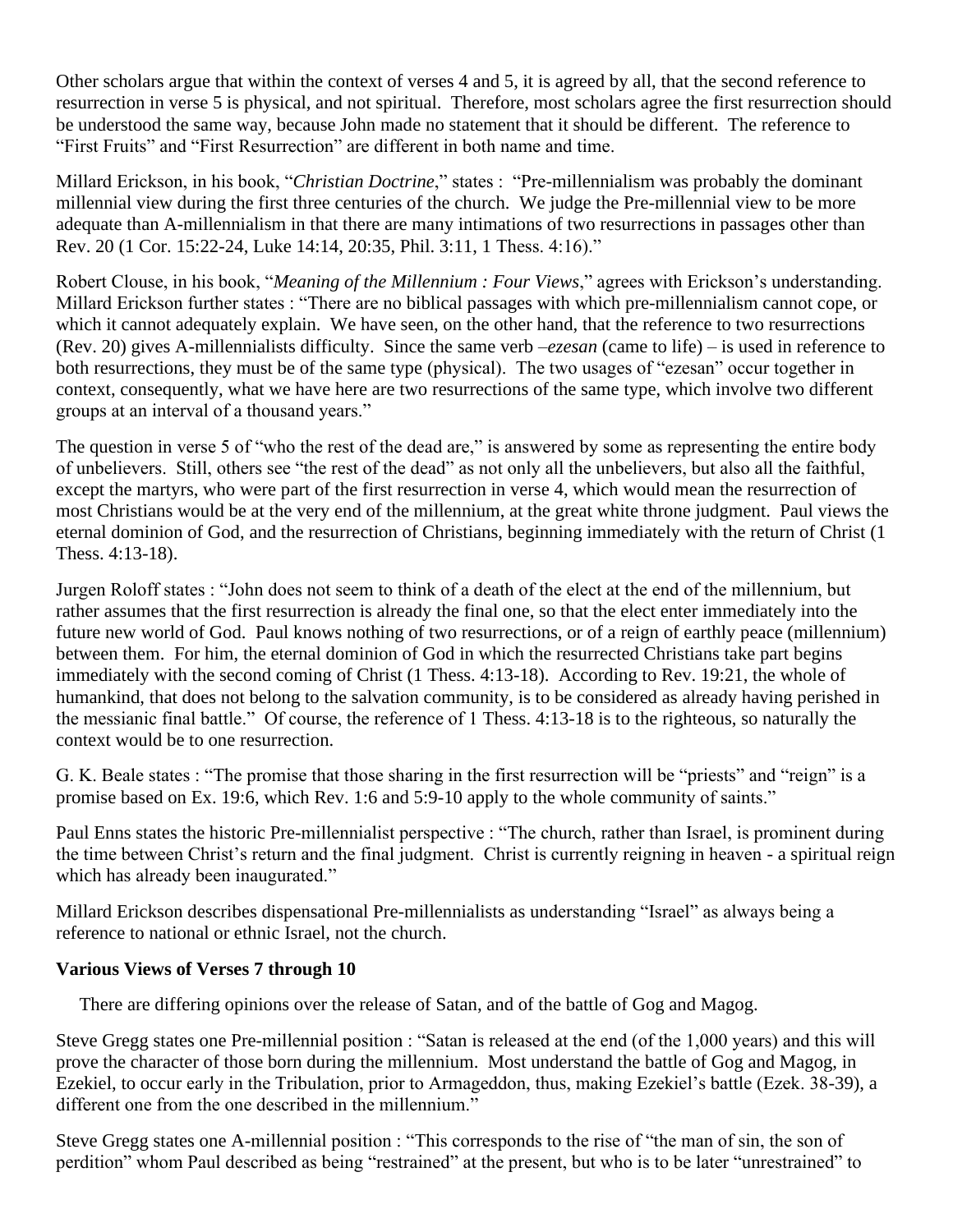deceive the world and to oppose all that is called God (2 Thess. 2:6-12). This places the time of the battle at the end of the millennium (the church age). This view considers both Rev. 19:20 (the judgment of the beast) and Rev. 20:10 (the judgment of the devil) both to be describing the same event, namely, the Second Coming of Christ."

Many A-millennialists see Ez. 37-48 as being a picture John uses to portray what is meant by the millennial period. Ez. 37 is seen as the resurrection of Israel relating to Rev. 20:1-6, and Ez. 38-39 is seen as the Gog and Magog battle relating to Rev. 20:7-10 as well as Rev. 19:11-21. The battles are seen as one and the same. Then, the new heaven and earth begin (Ez. 40-48), after the judgments, and this is related to Rev. 20:11-15.

Other views of these passages of Ez. 37-48 are as follows : Ez. 37 – Israel is restored from Babylon. Then Ez. 38-39 – The battle of Gog and Magog occurs prior to the Tribulation period. Then Ez. 40-48 – The millennium, would be established at the end of the tribulation.

Steve Gregg states a post-millennial position : "When the thousand years are finished (v 7), that is, toward the very end of the long period of Christian ascendancy – the release of Satan from his prison will result in a return to his old activities, for he will go out to deceive the nations. The battle of Gog and Magog and the saints is described as a spiritual conflict between truth and error waged entirely in the realm of ideas and culture, or it may refer to political persecution of Christians."

Millard Erickson states a problem with the post-millennial view: "Jesus' teaching regarding great wickedness and a cooling off of the faith of many before his return seems to conflict quite sharply with post-millennial optimism."

#### **Various Views of Verses 11 through 15**

There are various opinions over the great white throne judgment seat, the definition of the "dead", and the second death.

Steve Gregg describes a Pre-millennial position : "The judgment refers to the wicked dead (v. 12), who were earlier referred to as "the rest of the dead" (v. 5). The names of those who are judged at this final "great white throne judgment" apparently all are absent from the Book of Life. The Lake of Fire is now identified with the second death (v. 14)."

Steve Gregg describes one A-millennial position : "This judgment is the only judgment, and accompanies the coming of Christ at the very end. The presence of several books, including the book of life, suggests both a judgment of the righteous and unrighteous together." G. K. Beale further states that all people, wicked and righteous, stand for judgment. "The future judgment is reiterated. Those to be judged will be all who have been resurrected ("given") from the region of the dead." His understanding of death and Hades, and the second death are that they are spiritual in nature : "The preferred understanding of Death and Hades is that unbelievers formerly held in the temporary bonds of "Death and Hades" will be handed over to the permanent bonds of the Lake of Fire."

Steve Gregg describes a Post-millennial position : "The judgment is at the end of the age. Both the righteous and wicked will be judged together."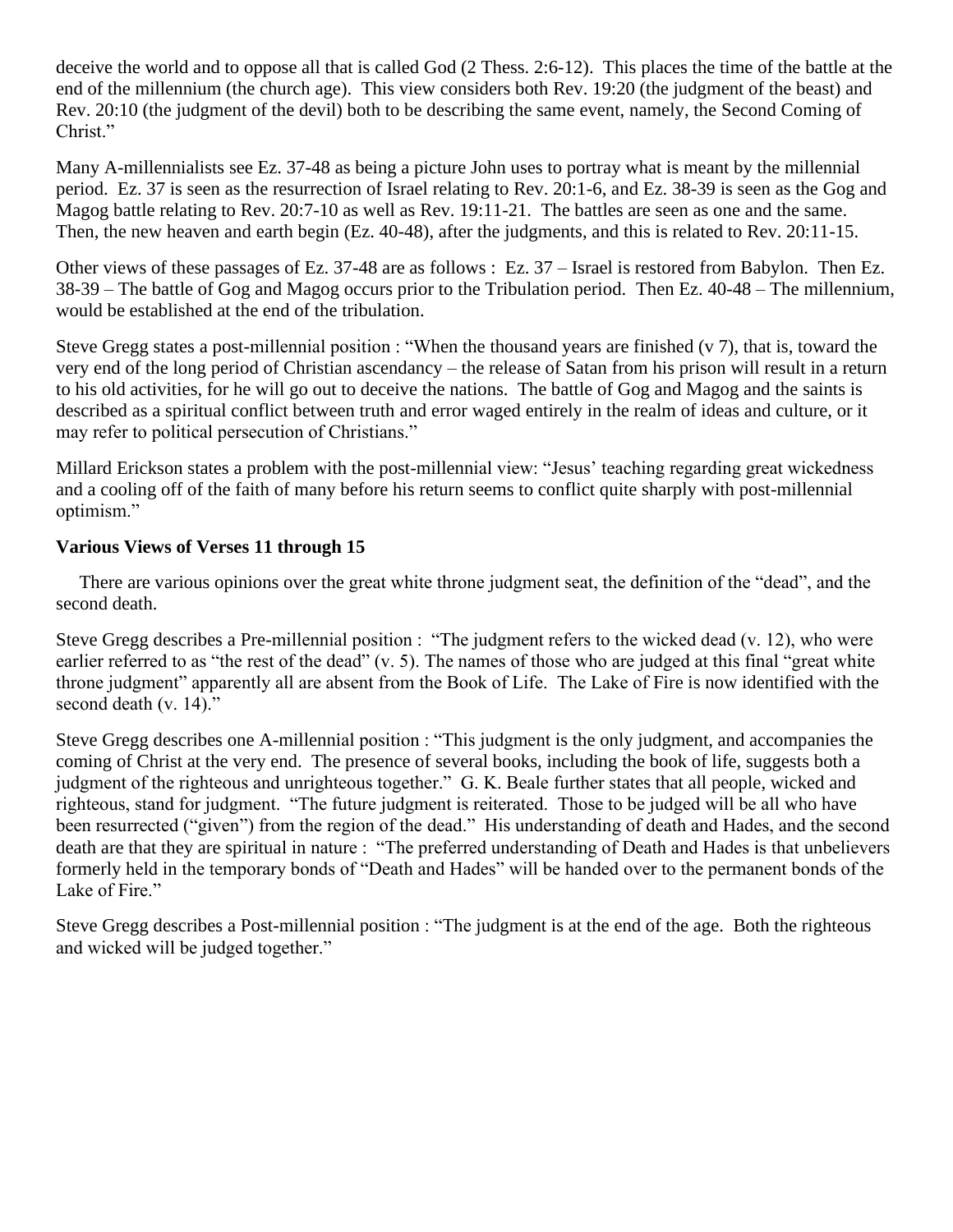# **NEXT TIME: MY VIEW : PURPOSE OF THE MILLENNIUM** *THE GLEANING*

*Part 2* Last time we discussed various positions that pastors and clergy take in trying to make sense of the purpose of the millennium...the thousand years before the saved actually enter the "New Heaven & Earth."

As to the issue of whether the thousand years is a literal or symbolic number…While the question is legitimate, the answer either way is dependent upon God's purpose for the millennium. The period will be as long as God has determined to accomplish His purpose. The main question then, is : What is the purpose this period ? Some would answer that it is the vindication within history of the cause of Christ. Some, such as Robert Mounce, would answer that it is a special reward to the martyrs.

G. K. Beale states, "The primary purpose of the millennium is to demonstrate the victory of suffering Christians."

Robert Clouse states : "The millennium is part of Christ's Messianic rule by which he puts all his enemies under his feet (1 Cor. 15:25) -- to disclose Christ in history. The New Testament nowhere expounds the theology of the millennium, that is, its purpose in God's redemptive plan."

Paul Enns states : "The purpose of Christ's return is for introducing the future age, the eternal state of things."

Erickson states : "There is little rationale for the millennium. It seems to be somewhat superfluous."

My view agrees with the view of the early Christians, and I use scripture to address all the issues raised by modern scholarship to come to an understanding of this period.

God's plan is redemption, whether in this age, or the millennium to come, God's plan is to call all sinners to salvation prior to establishing the new heaven and earth. This flesh age is the harvest age. There are three harvests – **1)** Early harvest - First Fruits (Feast # 3), **2)** Long harvest – Pentecost - the church age (Feast # 4), **3)** Final Harvest at the end of the great tribulation (Feast # 5). The millennium is a time for *gleaning* (Lev. 19:9-10, 23;22—Feast # 6). The wonderful thing about God is that He truly loves us all. God will bring judgment to this age. God is patient, but there is coming a day which He knows (**Luke 21:24; Rom. 11:25**), when the judgment will take place for this age. However, even at the end of this age…even at the final period of judgment, God still loves us, and God still sends His gospel salvation message to those of us who are still alive (**Rev. 14:17**). And further, God is providing a millennium - another period for those who have not heard the good news of Jesus…another period for those who have not denied Jesus, to hear, and hopefully accept the call to salvation. What does Scripture say about those born into the millennium and offered salvation? **Rev. 20:8**.

God gave to Moses, three thousand five hundred years ago, a series of 7 feasts (Lev. 23, Ex. 12 – See the Study on the *Feasts of Israel* - Target Truth Ministries.com), which deal with celebrating the three harvest periods – The Early Harvest, The Long Harvest, and The Final Harvest. *Additionally*, God provided for a *gleaning* of what was deliberately missed in the harvest (Lev. 23:22). Many have not received a call during their lifetime (such as those aborted), and God has provided a plan to *glean* (call) all these not called during the harvest (Matt. 22:9-10 - note the "bad" invited to the wedding feast). These will be called to salvation during the millennium. Note that the first 4 feasts have been fulfilled by Jesus on the exact day of the year set down by God to Moses 3,500 years ago, and the Long Harvest is now underway (see the **Feasts of Israel** Study--Target Truth Ministries.com).

We all have sinned, and are separated from God, and are given a chance to be reconciled back to God when we are born into this world. Some are spiritually weak and reject Christ. Some are deceived by false religions and worldly, scientific, and conventional or popular understandings. Some are aborted, and some never hear the message of Christ and redemption / reconciliation, which is "man's" fault, as God has, from the very beginning, provided His message to us, and we continually fail to deliver it. As long as one doesn't reject Christ, there is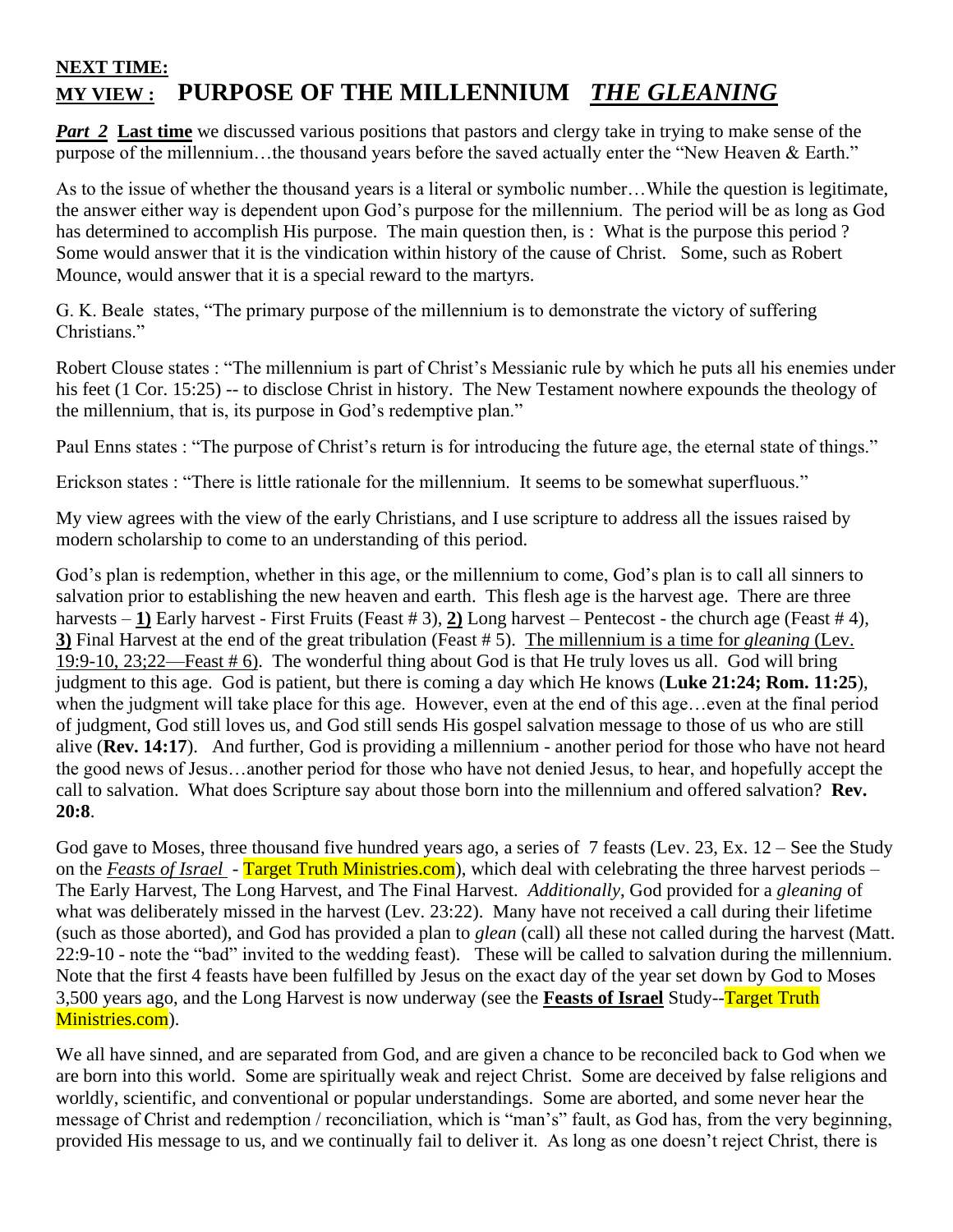still hope for these. Some turn away from Satan and his world, and accept Jesus Christ as their redeemer / reconciler.

Everyone falls into one of these areas. If a person died before God came as Christ, two thousand years ago, then their decision would have been between God in heaven, and Satan (Rom. 4:13). Whether a person has died already, or dies during the tribulation to come, they will have either accepted Christ, rejected Christ, or they are blinded and deceived and die without receiving a call to salvation.

The English Bible refers to the place of the dead as "hell." In Hebrew, the word for hell is *sheol,* or *hades* in the Greek. In the Hebrew understanding, sheol, or hades, is a place of waiting for the judgment and the resurrection (Gen. 37:35, Prov. 9:18). There are two other names for hell which refer to more severe places for those who have already been judged (Tartaros, and Gehenna – see **Final States** Study--Target Truth Ministries.com).

At Christ's death, He tells the thief on the cross (Luke 23:43), that today he would be in Paradise with Him. This was the same place that Abraham was in, and this was judgment day, as all pictured here were given their resurrected bodies. They were able to see (eyes), and talk (tongue), and hear (ears), and touch (finger), and feel at this resurrection in hades (Luke 16:19-31). Christ, after His death and resurrection (Jonah 2:2-6, Matt. 12:39-40, John 2:19, Acts 2:31-32), preached the gospel to all those dead (hades), from the beginning of time (Psalms 139:8, Matt. 12:39-40, Eph. 4:8-9, 1 Pet. 3:18-22, Rev. 1:18). Christ brought with Him the spirits of those righteous from the beginning of time (Eph. 4:7-10). Many saints were predestined to resurrection at the time of Christ's death (Matt. 27:50-54). Some saints were predestined by God to be raptured immediately upon death, and were not waiting in hades (Deut. 34:1-8, Matt. 17:3). It is tradition that either Moses was raptured like Elijah, or he was resurrected to accomplish God's plan (Rom. 8:28-29, Jude 9). However, most are not to be raised immediately (Gen 37:35, Psalms 16:9-11, 139:8, Acts 2:27-31, Acts 13:36).

After Christ's resurrection, the focus is on Heaven, a higher place, to which Christ, the saints, and the souls of the righteous were raised (Heb. 12:18-24). This place is described by Paul as the third Heaven (2 Corin. 12:2-6). For those redeemed, who have died since Christ's resurrection, their spirit is with the Lord in hades. For those who reject Jesus, they are in hades to await the resurrection to judgment (Rev. 20:14, Matt. 12:32). For the aborted, deceived, and lost who were never called by God, their spirits are with God in hades (Psalm. 139:8), awaiting birth into the millennium (Isa. 65:23, Ez. 37:25, Jer. 31:16-17 - also see Gen. 3:16 – this current flesh age is different from Eden in the past, and the millennium to come), to be called to salvation, just as in hades at Jesus death, when all were called, and the righteous were raised (Luke 16 – see the **Final States** Study--Target Truth Ministries.com).

Some would say I go too far to say that Scripture indicates those who have not been called during this age will be called in the millennium. However, note that even Sodom and Gomorrah were to be restored before the judgment in order to be called to repentance (**Ezek. 16:44-63**). Christians would agree that one must accept Jesus as God and worship Him in order to be saved. Acceptance is impossible, unless one is first given the truth, which one can accept, or reject. For God to be just requires that one must be called with truth, before one can be condemned or rewarded. In Rom. 1:18-2:2, Paul says all should know God by observing nature around them, and receiving the truth. This refers to the fact that just in observing the miracle of nature, we will instinctively know there is a God. For Israel, they actually knew the God of the Bible. God delivered them from Egypt and dwelt with them. For the rest of the world however, many have been worshiping false gods, because they don't know the truth. The world knows there is a god, but many worship a god without ever hearing the Gospel of the true God, or ever reading a Bible. Therefore, when Paul says in Rom. 1:21 "when the world knew and recognized God," he is referring to Eden, when man dwelt with God, knew God, and of course fell. Today, one does not first "know" God, and then fall. We are born fallen. The fallen person is led by God, and brought into a relationship with God, and those God saves He will not loose, they will not deny Him. Only after God's leading do we today "know" God, have a relationship, or reject Him. (see the **Two Creation** discussion in the book *Eden to Evil*, at Target Truth Ministries.com).

- There is no excuse for those who know God Rom.  $1:21$ ,  $25$ ,  $28$ ,  $2:1-2$ .
- All knew God, and one-third turned away from Him Rom. 1:21; Eph. 1:4-5, 11; Rev. 12:4.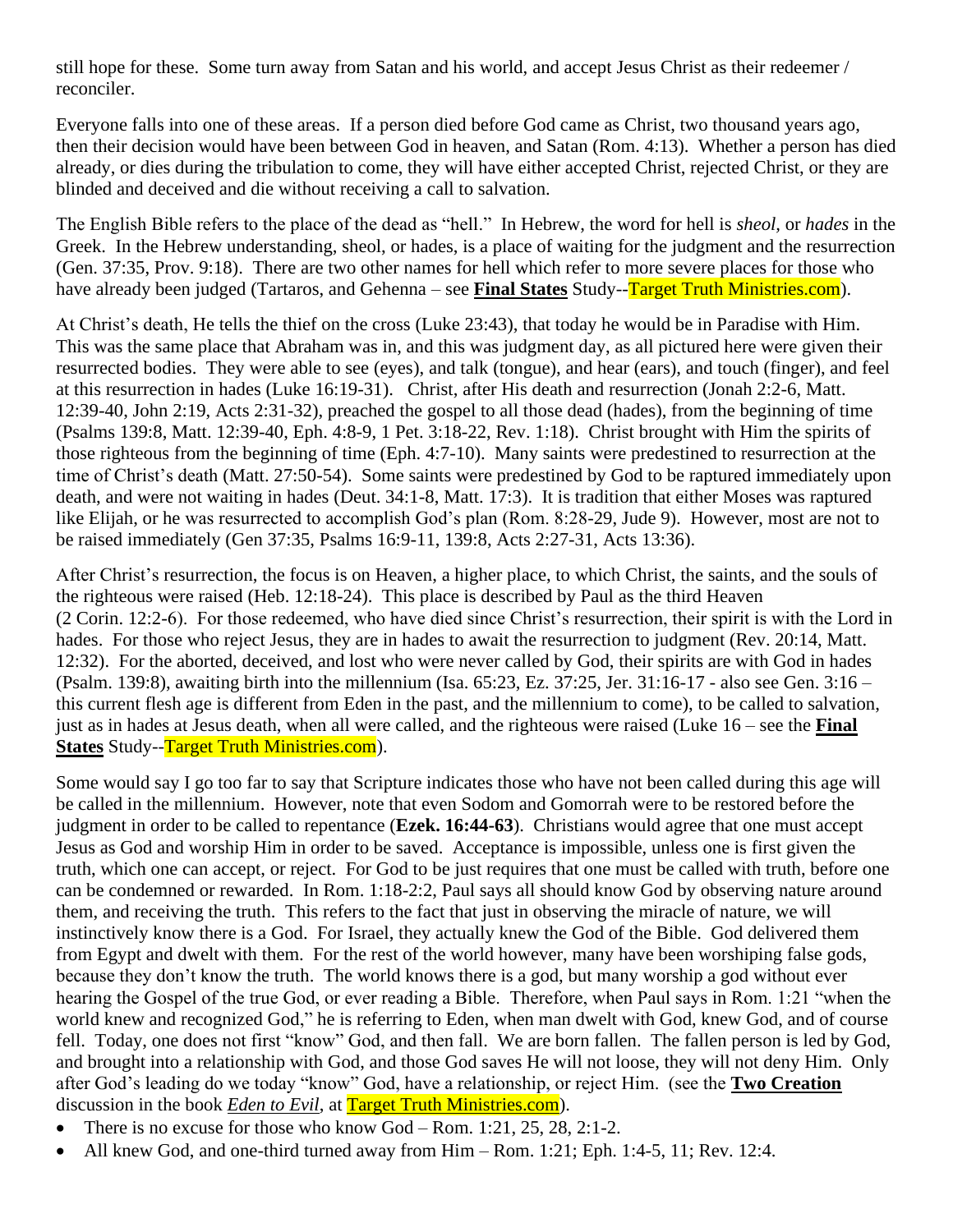- The creation groaned from the beginning Rom. 8:22.
- All have sinned Rom. 3:10-12, 3:23, 5:12, 8:7, Eph. 2:3.
- We are born dead Eph. 1.
- We need faith to be saved Eph. 2:8-9.
- We receive faith by hearing the Gospel Acts  $3:19-23$ ,  $8:31$ ,  $10:36$ ,  $42$ ,  $13:46-49$ , Rom.  $1:5-6$ ,  $16$ ,  $10:14-17$ , Eph. 1:13.
- Christ commanded the Gospel be spread to all nations Matt.13:1-23, 28:19-20, Luke 24:45-48.

Thus, all must be called (invited – Matt. 22:9-10 - "bad" invited to the wedding feast), in truth by the Word of God, the Gospel, and only then will those who deny Jesus be condemned. God is loving, and God is just. During the millennium will be that call for the aborted, the deceived, and the lost, as there are births in the millennium, births to supernatural bodies, which will live for a long period (1,000 years), and be taught by Jesus.

Fullness of the Gentiles will be reached in this current "flesh" age, meaning that the number of souls God has predestined to be birthed into this age will have been reached. Some will have been called to salvation, and some will not have been called. Then God will then usher in the millennium age (Rom. 11:25-26).

In John 5:28-29 we are told that all bodies in the earth are to be resurrected; some to life, and some to damnation (Matt. 25:46, Acts 24:15, Dan. 12:2). Until that time of resurrection, redeemed spirits are with the Lord in upper hades (Heb. 12:22-24), and the wicked are pictured as being in lower hades. The aborted, deceived, and lost spirits who have not been called to salvation will remain with God to be birthed into the millennium (Matt. 22:9-10 - "bad" invited to the wedding feast), to be called to salvation (see Gen.3:16, Isa. 65:23, Ez. 37:25 – This flesh age is different from Eden, and the millennium).

On the last day (Rev. 19), at the harvest time also described in Rev 14:15-20, those who are spiritually weak, who have been called, but do not worship Christ, those who choose the things of this world, Satan's domain, are harvested first (Rev. 14:15-16, Matt. 12:30-32, Rev. 20:14), and their names are not in the Book of Life (Rev. 20:12). These are the "tares" (Matt. 13:24-30), the weeds sown amongst the good grain, and the barren branches of the vine, which bear no good fruit (John 15:6). These will be part of Death and Hades (Rev. 20:14).

On the last day (Rev. 19), those that are deceived, lost, and haven't been called to salvation, and therefore, have not rejected Christ, will be harvested as part of the *gleaning* (Matt. 22:9-10 - "bad" invited to the wedding feast), to be called in the millennium. The harvest is ready when all those to be saved are ready, but there will be many who are deceived, and not ready to harvest yet. Those who are aborted, deceived, and lost and need to be called, will be birthed into the millennium (Isa. 65:23; Ez. 37:25; Matt. 22:9-10 - "bad" invited to the wedding feast), to be with Christ and His followers for the thousand year period. God makes a deliberate provision for *gleaning* in His harvest (Lev. 19:9-10, 23:22; Is. 65:8; Ez.16:44-63; Mark 3:27; Matt. 13:22; Heb. 6:8).

On the last day (Rev. 19), the branches and grapes that have accepted Christ, those who are nourished by the true vine (John 15:1), those which are able to endure, will join the 144,000 from the tribes of Israel (Rev. 20:4- 5), and Christ, and the redeemed / reconciled from those who have already died. These will all go with Christ into the millennium in their supernatural bodies, for the purpose of calling souls to salvation (Ez.44:10-28; Rev. 20:6; Zech. 8:18-23, 14:16-19; Isa. 19:23-25; Mic. 4:2; Heb. 12:22-29). The "spiritual" (supernatural) body is a material body (Luke 24:36-39), and even Adam and Eve, who had eternal supernatural bodies in Eden, were capable of birth (Gen 3:16).

The second death (Rev. 20:6), is the final judgment, by Christ, of the unrighteous who deny Him at the end of the millennium. This second death is pictured as the condemned enduring eternal torture in isolation, unlike those who are resurrected to life in a new body in the first resurrection. Those who suffer the second death (Rev. 2:11, 20:13-15), will suffer their eternal supernatural bodies being destroyed in the Lake of Fire (Gehenna), and eternal separation from God, and loved ones who are saved. The resurrection of the righteous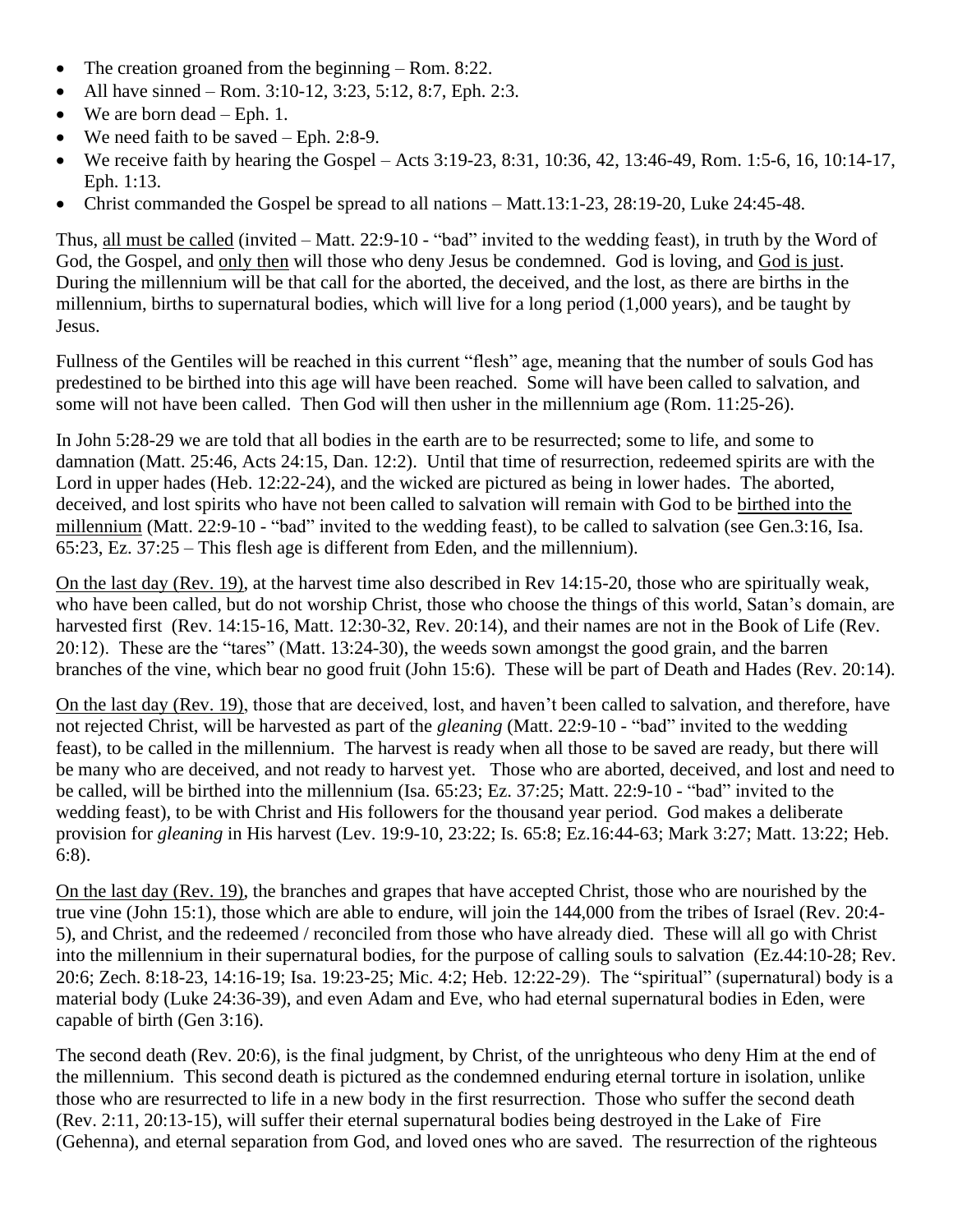unites their unique eternal spirit with a supernatural material body, to live forever with God (1Thess. 4:13-18; Rev. 20:4-6, 1 Corin. 15:23-57; Luke 24:36-39).

# THE GLEANING

 Those who missed the call during the harvest of this flesh age, will be birthed into the millennium (Matt.22:9-10 - note the "bad" are invited to the wedding feast). God is loving, and God is just. After all have been called by Christ and judged, then the new heaven and earth will begin (Rev. 21 & 22).

## **SUMMARY OF REVELATION CHAPTER 20**

**VERSES 1-3 –** The binding of Satan is a total restriction in the millennium, which is an end time period, unlike the current period of "restraint" by the Holy Spirit (2 Thess. 2:5-6). The millennium is a supernatural period, occupied by resurrected beings and Christ, and the thought of any flesh existence after the end of the tribulation is very skeptical (Matt. 24:29-31). Births therefore, will be to beings with supernatural bodies. The "nations" of verse 3 are all those born into the thousand year millennium period.

**VERSES 4-6 -** The people in these verses are the martyrs, the saints, the apostles, and all who remain faithful. These people will experience a resurrection to a supernatural body. The saved have already received their spirit of eternal life when they were born again, so the resurrection to come is not "spiritual," but supernatural (John 3:3-8). These will be with the Lord for evermore, first in the millennium to come, and then in the new heaven and earth after that. The rest of the dead are the unbelievers in lower hades, awaiting the resurrection to judgment at the end.

**VERSES 7-10 -** Satan is not merely restrained during the millennium. He is bound until the very end. Satan will, again, gather Gog and Magog to do battle against the saints. Gog and Magog are the leader and nations of these end times, which oppose God's people. Ezekiel used these names in chapters 38 and 39 of his book. Nations similar to those in Ezekiel will be involved in the battle at the end of the millennium. There is a battle of nations  $-1$ ) prior to the tribulation, 2) at the end of the tribulation, and 3) at the end of the millennium. Note that Satan is condemned to where the beast and false prophet "already are" (Rev. 19), which means there are two judgments, A) at the end of the tribulation, and B) at the end of the millennium (vs 11-15). These judgments are separated by a period of time (1,000 years).

**VERSES 11-15 –** This is a different judgment from the one in Rev. 19:20-21 where the beast and false prophet were judged, and condemned to the lake of fire, and the unrighteous were judged, and killed, all before the start of the millennium. As to whether this second death is physical or spiritual, one needs only refer to Jesus' own words in John 3:3-8. We are already born dead spiritually (Eph. 1:2-3), and those not "born again" don't need to be made re-dead spiritually. This means the second death is a destruction of the supernatural body, because all are resurrected to supernatural bodies (John 5:28-29). Just as the resurrections deal with physical (both flesh and supernatural) bodies, so, too, do the deaths (see verses 4-6). The righteous before the millennium were already resurrected. The unrighteous dead, held in hades, will now be raised and judged.

#### **References**

- 1) Roloff Jurgen, *The Revelation of John,* Fortress Press Minneapolis, 1993, pgs. 222-229.
- 2) Gregg, Steve, *Revelation – Four Views,* Thomas Nelson Publishers, Nashville, 1997, pgs. 458-482.
- 3) Beale, G. K., *The Book of Revelation,* Eerdmans Publishing, Grand Rapids, Mich., 1999, pgs. 972-1037.
- 4) Mounce, Robert, *The Book of Revelation,* Eerdmans Publishing, Grand Rapids, Mich. 1990, pgs. 360-379.
- 5) Ryrie, Charles, *Basic Theology,* Moody Press, Chicago, Il., 1999, pgs. 569-596.
- 6) Enns, Paul, *The Moody Handbook of Theology,*Moody Press, Chicago, Il., 1989, pgs. 295, 384-388.
- 7) Erickson, Millard, *Christian Doctrine,* Baker Book House, Grand Rapids, Mich. 2000, pgs. 382-394.
- 8) Clouse, Robert, *The Meaning of the Millennium: Four Views,* Inter Varsity Press, Downers Grove, Ill., 1977.
- 9) Johnian, Mona, *Life in the Millennium,* Bridge Publishing, S. Plainfield, N. J., 1994.
- 10) Horton, Beka, *Revelation – Church History,* Beka Book, Pensacola, Florida, 1993.